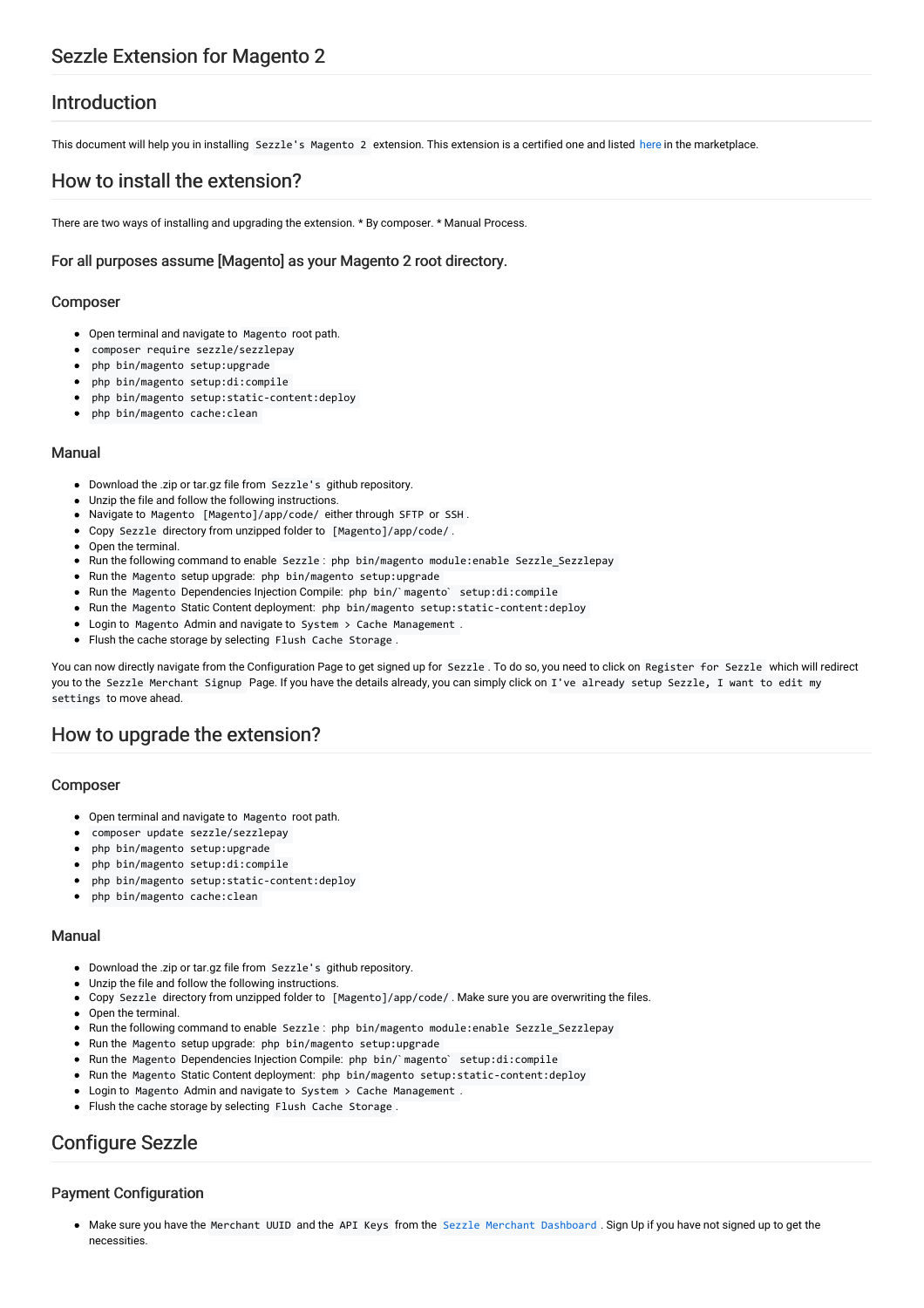- Navigate to Stores > Configuration > Sales > Payment Methods > Sezzle > Payment Settings in your Magento admin.
- Set the Payment Mode to Live for LIVE and set it as Sandbox for SANDBOX.
- Set the Merchant UUID , Public Key and Private Key .
- Set Payment Action as Authorize only for doing payment authorization only and Authorize and Capture for doing instant capture.
- Set the Merchant Country as per the origin.
- Set Min Checkout Amount to restrict Sezzle payment method below that amount.
- Set Payment from Applicable Countries to Specific Countries .
- Set Payment from Specific Countries to United States or Canada as Sezzle is currently available for US and Canada only.
- Set Enable Customer Tokenization to Yes for allowing Sezzle to tokenize the customer account if they approve it. If customer wish to tokenize their
- account, next time, they don't have to redirect to Sezzle Checkout for completing the purchase, rather it will happen in your website.
- Save the configuration and clear the cache.

### In-Context Configuration

- Set Enable In-Context Solution to Yes for the In-Context Checkout to get activated.
- Set In-Context Checkout Mode to IFrame or PopUp depending on how you want Sezzle Checkout to get hosted.

### Settlement Report Configuration

- Set Enable Settlement Reports to Yes for the Settlement Reports Dashboard to get activated.
- Set Range to a value based on which you want to fetch the Settlement Reports.
- Set Enable Automatic Syncing to fetch the Settlement Reports asynchronously.
- Set Schedule and Time of Day for the above automatic sync to run.

#### Note : Automatic Syncing requires cron to be enabled.

#### Widget Configuration

- Set Enable Widget in PDP to Yes for adding widget script in the Product Display Page which will help in enabling Sezzle Widget Modal in PDP.
- Set Enable Widget in Cart Page to Yes for adding widget script in the Cart Page which will help in enabling Sezzle Widget Modal in Cart Page. Set Enable Installment Widget in Checkout Page to Yes if you want to show the Sezzle Installment Widget under Sezzle Payment Option in Checkout
- Page • Set Path to Price Element. This is the path to the element in the Checkout Page where the order total text value will be detected.
- Save the configuration and clear the cache.

#### Developer Configuration

- Enable the log tracker to trace the Sezzle checkout process.
- Set Send Logs to Sezzle to Yes if you want the logs to be sent to Sezzle in a periodic basic. For this cron needs to be enabled.
- You can also download the latest logs by clicking on Sezzle Log if any.
- Save the configuration and clear the cache.

#### Your store is now ready to accept payments through Sezzle.

### Frontend Functionality

- If you have correctly set up Sezzle , you will see Sezzle as a payment method in the checkout page.
- Select Sezzle and move forward.
- Once you click Continue to Sezzle or Place Order , you will be redirected to Sezzle Checkout to complete the checkout.
- In the final page of Sezzle Checkout, check the Approve {Website Name} to process payments from your Sezzle account for future transactions. You may revoke this authorization at any time in your Sezzle Dashboard to tokenize your account. And, then click on Complete Order to complete your purchase.
- If your account is already tokenized, order will be placed without redirection otherwise you will be redirected to Sezzle Checkout for completing the purchase.
- On successful order placement, you will be redirected to the order confirmation page.

### Capture Payment

- If Payment Action is set to Authorize and Capture , capture will be performed instantly from the extension after order is created and validated in Magento .
- If Payment Action is set to Authorize , capture needs to be performed manually from the Magento admin. Follow the below steps to do so. Go the order and click on Invoice .
	-
	- Verify your input in the Create Invoice page and click on Save to create the invoice. This will automatically capture the payment in Sezzle .
	- Payment can also be captured via Magento 2 Invoice API.

### Refund Payment

- Go to Sales > Orders in the Magento admin.
- Select the order for which you want to refund the payment.
- Click on Credit Memo and verify your input in the Create Credit Memo page.
- Save it and the refunded will be initiated in Sezzle .
- In Sezzle Merchant Dashboard , Order Status as Refunded means payment has been fully refunded and Order Status as Partially Refunded means payment has been partially refunded.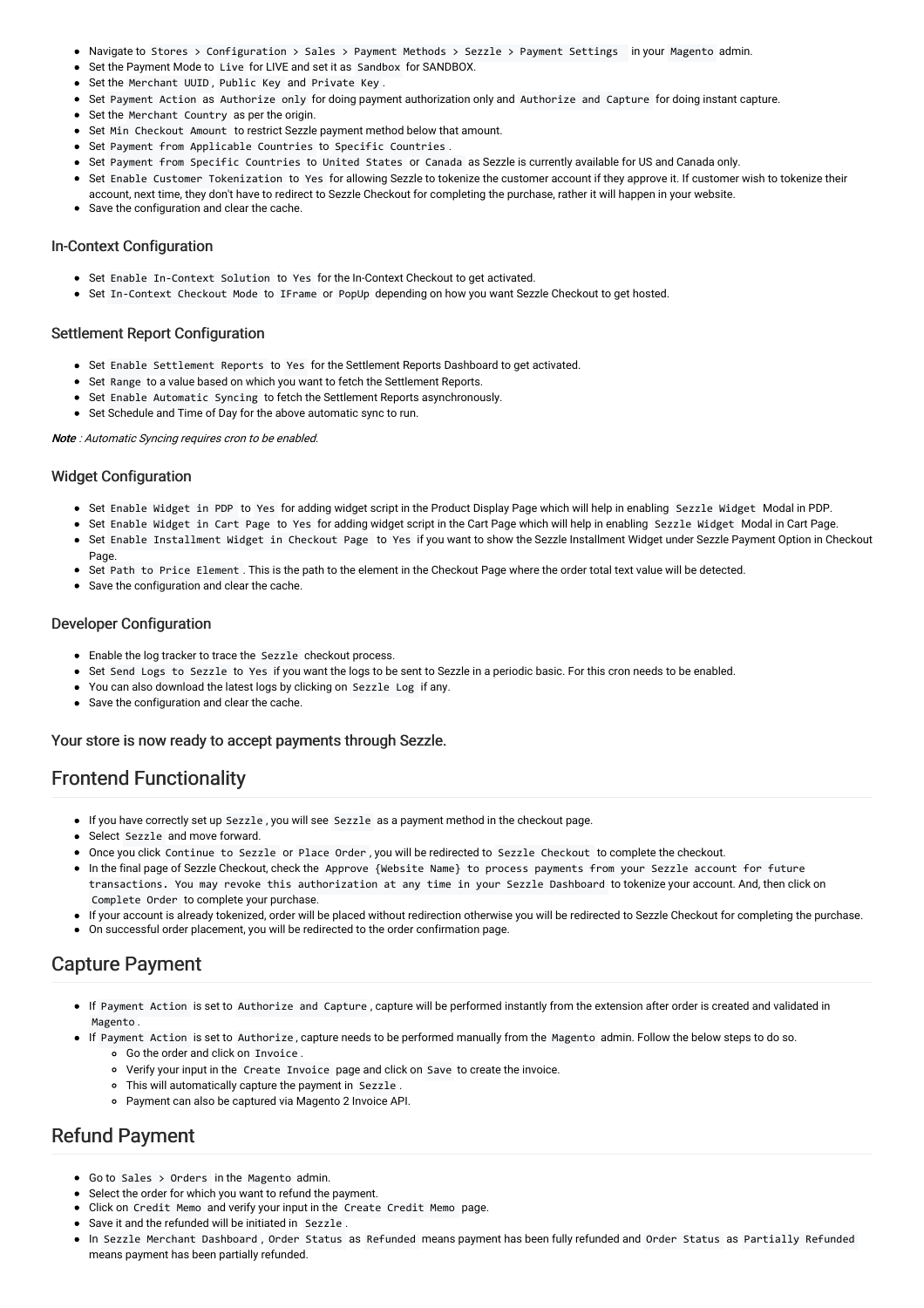Payment can also be refunded via Magento 2 Refund API.

### Release Payment

- Go to Sales > Orders in the Magento admin.
- Select the order for which you want to release the payment.
- Click on Void and confirm your action.
- In Sezzle Merchant Dashboard , Order Status as Deleted due to checkout not being captured before expiration means payment has been fully released.
- Only Full Release is supported from Magento.
- Payment can also be released via Magento 2 Void API.

# Order Verification in Magento Admin

- Login to Magento admin and navigate to Sales > Orders .
- Proceed into the corresponding order.
- If Order Status is Processing and Total Paid is equals to Grand Total , payment is successfully captured by Sezzle .
- If Order Status is Pending and Total Paid is not equals to Grand Total , payment is authorized but yet not captured.
- If Order Status is Closed , payment is refunded.
- **If Order Status is Canceled, payment is released.**

### Order Verification in Sezzle Merchant Dashboard

- Login to Sezzle Merchant Dashboard and navigate to Orders .
- Proceed into the corresponding order.
- Status as Approved means payment is successfully captured by Sezzle .
- Status as Authorized, uncaptured means payment is authorized but yet not captured.
- Status as Refunded means payment is refunded.
- Status as Deleted due to checkout not being captured before expiration means either payment was not captured in time or the payment is released.

### Customer Tokenization Details

- Login to Magento admin and navigate to Customers > All Customers .
- Go inside a customer for which you want to see the tokenization details.
- Sezzle tab will appear if the customer is tokenized.
- Customer UUID , Expiration Date and Status will appear.

# Settlement Reports

- Login to Magento admin and navigate to Reports > Sales > Sezzle Settlement .
- List of the latest Settlement Reports will be shown.
- To make a quick sync, enter the From and To Date and click on Sync .
- Click on Download from the Action column for downloading a Settlement Report.
- For viewing the details of a particular Settlement Report, click on View from Action column.
- Settlement Report details can also be downloaded by entering the Settlement Report view.
- Settlement Report can be downloaded via CSV or Excel and Settlement Report Details will be downloaded via CSV .

# How Sandbox works?

- In the Sezzle configuration page of your Magento admin, enter the Sandbox API Keys from your Sezzle Merchant Sandbox [Dashboard](https://sandbox.dashboard.sezzle.com/merchant/) and set the Payment Mode to Sandbox , then save the configuration. Make sure you are doing this on your dev/staging website.
- On your website, add an item to the cart, then proceed to Checkout and select Sezzle as the payment method.
- To pay with Sezzle:
	- o If customer is not tokenized, click Continue to Sezzle
		- o If customer is tokenized, click Place Order .
		- o If In-Context checkout, click Pay with Sezzle .
- For In-Context checkout, the Sezzle checkout will be hosted in the configured mode, iFrame or Popup . Otherwise, you will be redirected to the Sezzle checkout.
- Sign In or Sign Up to continue.
- Enter the payment details using test data, then move to final page.
- Check the Approve {Website Name} to process payments from your Sezzle account for future transactions. You may revoke this authorization at any time in your Sezzle Dashboard to tokenize your account.
- If your account is already tokenized, order will be placed without redirection otherwise you will be redirected to Sezzle Checkout for completing the purchase. After payment is completed at Sezzle, you will be directed to your site's successful payment page.
- Sandbox testing is complete. You can login to your Sezzle Merchant Sandbox Dashboard to see the test order you just placed.

# Troubleshooting/Debugging

- There is logging enabled by Sezzle for tracing the Sezzle actions.
- In case merchant is facing issues which is unknown to Merchant Success and Support team, they can ask for this logs and forward to the Platform Integrations team.